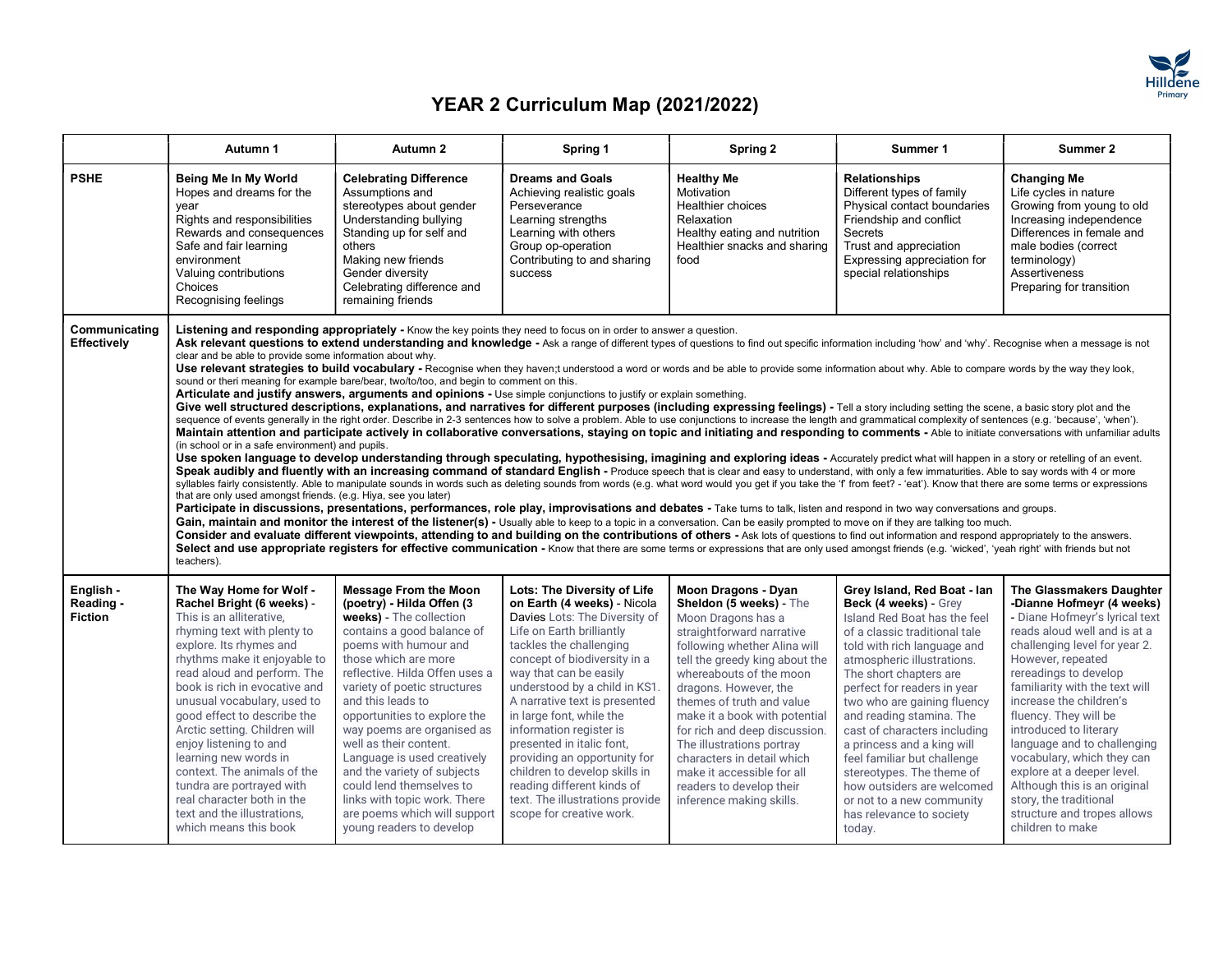

|                                             | connects well across the<br>curriculum to support a<br>science topic on polar<br>animals and habitats. Jim<br>Field's illustrations are full of<br>humour and invite the<br>making of visual inferences. | greater fluency as well as<br>poems to support inference<br>making and deeper thinking.<br>Using this collection in the<br>classroom offers a rich and<br>rewarding poetry experience.<br>There is also a great range<br>from the accessible to the<br>more demanding.                       | The Night Gardener - Terry<br>and ric Fan (3 weeks) - This<br>is a visually rich book and<br>offers wonderful<br>opportunities to develop<br>visual literacy. Much of the<br>story is told through the<br>illustrations rather than the<br>text. There are openings for<br>discussions about<br>motivation, predictions and<br>individual response. So<br>much is conveyed through<br>the illustrations and use of<br>colour, but the language is<br>well chosen and offers<br>tremendous scope for useful<br>vocabulary work. | Lila and The Secret of Rain -<br>David Conway (4 weeks) -<br>Lila's home and culture is<br>one that might be unfamiliar<br>to many children and widens<br>their world view in a positive<br>way. The subject matter<br>encourages empathy and an<br>understanding of the<br>importance of home for all<br>people. David Conway's use<br>of repetition and simile<br>brings a poetic quality to his<br>writing, and these literary<br>features reward careful<br>study. The universal theme<br>of a small person making a<br>big difference is inspiring<br>and familiar, but delivered in<br>an unfamiliar location. The<br>setting is of great<br>importance in the story. Jude<br>Daly's attractive illustrations<br>are evocative and bring the<br>Maasai Mara vividly to life.<br>The enormous sun is ever<br>present, emphasising its<br>importance in the story and<br>making clear how extremes<br>of weather impact on human<br>life. | connections with other<br>stories that they know. World<br>knowledge is built through<br>the Venetian setting and<br>introduction to glass<br>making/blowing. Jane Ray's<br>sublime illustrations support<br>and extend the text providing<br>greater contextual<br>knowledge for the children to<br>explore. The expressiveness<br>provides a great starting<br>point for exploration of<br>character using a range of<br>drama strategies. There are<br>also opportunities to teach<br>visual language and to<br>explore technique,<br>particularly with regard to the<br>painting of the glass palace. |  |
|---------------------------------------------|----------------------------------------------------------------------------------------------------------------------------------------------------------------------------------------------------------|----------------------------------------------------------------------------------------------------------------------------------------------------------------------------------------------------------------------------------------------------------------------------------------------|--------------------------------------------------------------------------------------------------------------------------------------------------------------------------------------------------------------------------------------------------------------------------------------------------------------------------------------------------------------------------------------------------------------------------------------------------------------------------------------------------------------------------------|-----------------------------------------------------------------------------------------------------------------------------------------------------------------------------------------------------------------------------------------------------------------------------------------------------------------------------------------------------------------------------------------------------------------------------------------------------------------------------------------------------------------------------------------------------------------------------------------------------------------------------------------------------------------------------------------------------------------------------------------------------------------------------------------------------------------------------------------------------------------------------------------------------------------------------------------------|-----------------------------------------------------------------------------------------------------------------------------------------------------------------------------------------------------------------------------------------------------------------------------------------------------------------------------------------------------------------------------------------------------------------------------------------------------------------------------------------------------------------------------------------------------------------------------------------------------------|--|
| English<br>Reading - Non-<br><b>Fiction</b> |                                                                                                                                                                                                          | Ice Bear - Nicola Davies (3<br>weeks) - Ice Bear is a<br>beautifully illustrated,<br>nonfiction book about polar<br>bears. Its narrative format<br>contains lots of interesting<br>information and explores the<br>life of these iconic creatures<br>in an attractive and engaging<br>style. |                                                                                                                                                                                                                                                                                                                                                                                                                                                                                                                                | The Great Fire of London -<br><b>Stewart Ross (4 weeks)</b><br>A high-quality non-fiction<br>text, this book has been<br>chosen for its good fit with<br>the KS1 wider curriculum,<br>and because its layout,<br>clarity and vocabulary make<br>this text an excellent tool to<br>develop children's non-fiction<br>comprehension skills. It<br>contains many common<br>features of a good nonfiction<br>book and allows for<br>exploration of contents and<br>index pages, and a building<br>of subject-specific                                                                                                                                                                                                                                                                                                                                                                                                                             |                                                                                                                                                                                                                                                                                                                                                                                                                                                                                                                                                                                                           |  |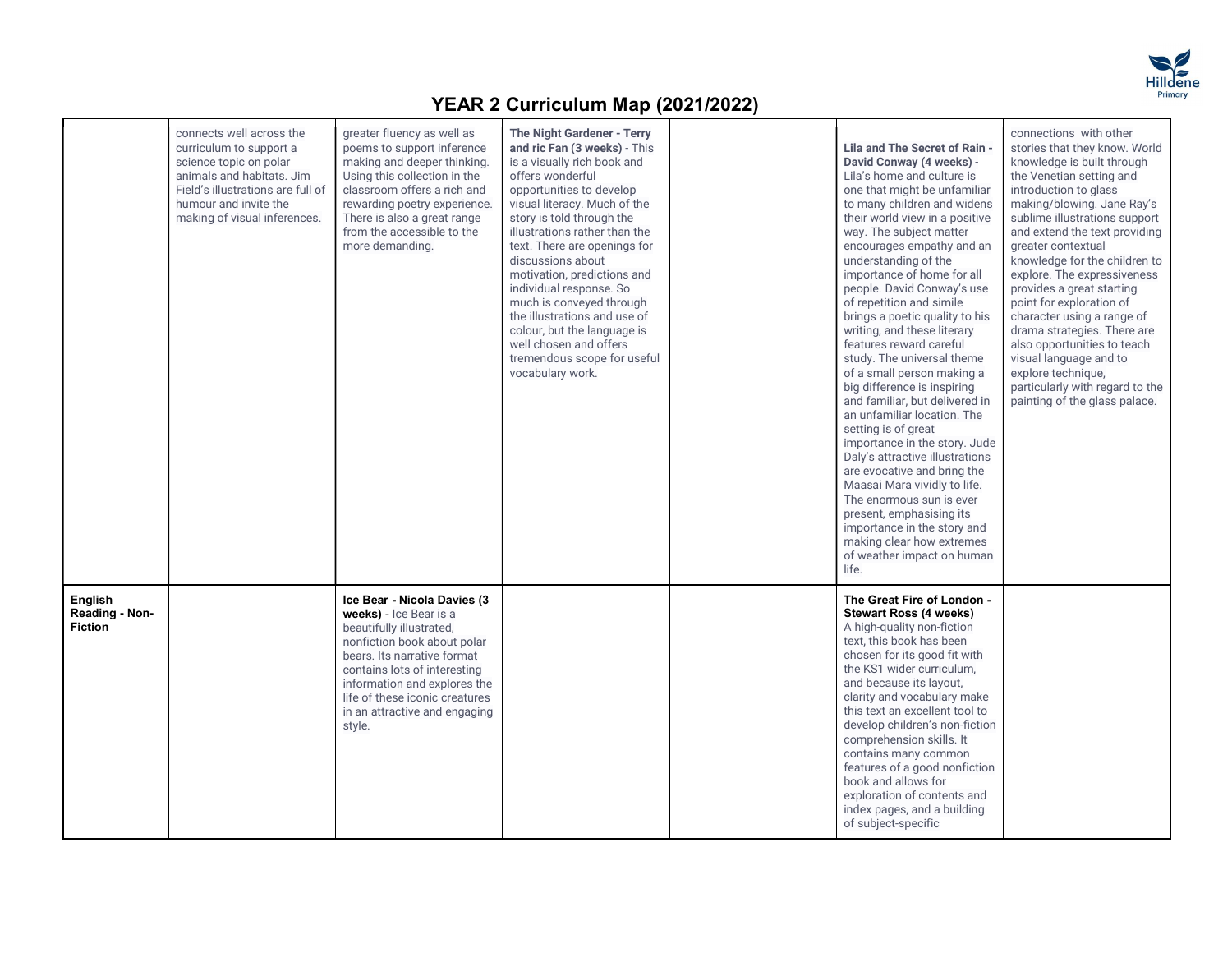

|                                               |                                                                                                                                                                                                                                                                                                                                                                                                                                                                                            |                                                                                            |                                                                                                                                                                                                                                                                                                                                                                                                                                                                                                                                                                                                                                                                                                                                                                                                |                                                                                                                                             | vocabulary.                                                                                                                                                                                                                       |                                                                                                                                                                                                                                                                                                                                                                                            |  |  |
|-----------------------------------------------|--------------------------------------------------------------------------------------------------------------------------------------------------------------------------------------------------------------------------------------------------------------------------------------------------------------------------------------------------------------------------------------------------------------------------------------------------------------------------------------------|--------------------------------------------------------------------------------------------|------------------------------------------------------------------------------------------------------------------------------------------------------------------------------------------------------------------------------------------------------------------------------------------------------------------------------------------------------------------------------------------------------------------------------------------------------------------------------------------------------------------------------------------------------------------------------------------------------------------------------------------------------------------------------------------------------------------------------------------------------------------------------------------------|---------------------------------------------------------------------------------------------------------------------------------------------|-----------------------------------------------------------------------------------------------------------------------------------------------------------------------------------------------------------------------------------|--------------------------------------------------------------------------------------------------------------------------------------------------------------------------------------------------------------------------------------------------------------------------------------------------------------------------------------------------------------------------------------------|--|--|
| English -<br>Writing<br><b>Fiction</b>        | In My Heart: A Book of<br>Feelings - Jo Witek<br>Little Red Riding Hood -<br>Lucy Rowland                                                                                                                                                                                                                                                                                                                                                                                                  | Meerkat Christmas - Emily<br>Gravett<br>My Christmas Star (BBC)                            | The Marvellous Fluffy<br>Squishy Itty Bitty - Beatrice<br>Alemagna<br>The Owl Who was Afraid of<br>the Dark - Frank Jill Litchfield                                                                                                                                                                                                                                                                                                                                                                                                                                                                                                                                                                                                                                                            | George and the Dragon -<br><b>Christopher Wormell</b><br>The Day the Crayons Quit -<br><b>Drew Darwell</b>                                  | Stardust - Jeanne Willis<br>Man on the Moon - Simon<br>Bartram                                                                                                                                                                    | The Building Boy - Ros<br>Montgomery & David<br>Litchfield<br>The Crow's Tale - Naomi<br>Howarth                                                                                                                                                                                                                                                                                           |  |  |
| English -<br>Writing<br>Non-Fiction           | Books about animals and<br>humans - offspring / food /<br>exercise etc.                                                                                                                                                                                                                                                                                                                                                                                                                    | Books about other places -<br>hot and cold places                                          | Books about fruit and<br>vegetables                                                                                                                                                                                                                                                                                                                                                                                                                                                                                                                                                                                                                                                                                                                                                            | Books about significant<br>people in history - Florence<br>Nightingale / Mary Seacole /<br>Pieter Bruegel the Elder etc.                    | <b>Books about The Great Fire</b><br>of London                                                                                                                                                                                    | Books on different materials.                                                                                                                                                                                                                                                                                                                                                              |  |  |
| <b>Maths</b>                                  | <b>Unit 1 - Number - Place</b><br>Value - number to 100<br><b>Unit 2 &amp; 3 - Number -</b><br><b>Addition and Subtraction</b>                                                                                                                                                                                                                                                                                                                                                             | <b>Unit 4 - Measurement -</b><br>Money<br>Unit 5 - Number -<br>Multiplication and Division | Unit 6 - Number -<br><b>Multiplication and Division</b><br><b>Unit 7 - Statistics</b><br><b>Unit 8 - Measurement -</b><br>Length and Height<br>Unit 9 - Geometry -<br>properties of shape                                                                                                                                                                                                                                                                                                                                                                                                                                                                                                                                                                                                      | Unit 9 - Geometry -<br>properties of shape<br>(continued)<br>Unit 10 - Number - Fractions<br>Unit 11 - Geometry - position<br>and direction | <b>Unit 12 - Number - Addition</b><br>and Subtraction (problem<br>solving and efficient<br>methods)<br>Unit 13 - Measurement -<br>Time                                                                                            | Unit 14 - Measurement -<br>Weight, Volume and<br>Temperature<br>Consolidation of key<br>objectives for Year 2                                                                                                                                                                                                                                                                              |  |  |
| <b>Science</b>                                | Animals Including Humans - notice that animals, including<br>humans, have offspring which grow into adults.<br>Animals Including Humans - find out about and describe<br>the basic needs of animals, including humans, for survival<br>(water, food and air).<br>Animals Including Humans - describe the importance for<br>humans of exercise, eating the right amounts of different<br>types of food and hygiene.                                                                         |                                                                                            | Living Things and their Habitats - explore and compare the<br>differences between things that are living, dead and things<br>that have never been alive.<br>Living Things and their Habitats - identify that most living<br>things live in habitats to which they are suited and describe<br>how different habitats provide for the basic needs of different<br>kinds of animals and plants, and how they depend on each<br>other.<br>Living Things and their Habitats - identify and name a<br>variety of plants and animals in their habitats, including<br>micro-habitats.<br>Living Things and their Habitats - describe how animals<br>obtain their food from plants and other animals, using the<br>ideas of a simple food chain and identity and name the<br>different sources of food. |                                                                                                                                             | <b>Plants</b> - observe and<br>describe how seeds and<br>bulbs grow into mature<br>plants.<br><b>Plants</b> - find out and<br>describe how plants need<br>water, light and a suitable<br>temperature to grow and<br>stay healthy. | Everyday Materials - identify<br>and compare the suitability<br>of a variety of everyday<br>materials, including wood,<br>metal, plastic, glass, brick,<br>rock, paper and cardboard<br>for particular uses.<br><b>Everyday Materials - find</b><br>out how the shapes of solid<br>objects made from some<br>materials can be changed by<br>squashing, bending twisting<br>and stretching. |  |  |
|                                               | Working Scientifically - asking simple questions and recognising that they can be answered in different ways.<br>Working Scientifically - observing closely, using simple equipment.<br>Working Scientifically - performing simple tests.<br>Working Scientifically - identifying and classifying<br>Working Scientifically - using their observations and ideas to suggest answers to questions.<br>Working Scientifically - gathering and recording data to help in answering questions. |                                                                                            |                                                                                                                                                                                                                                                                                                                                                                                                                                                                                                                                                                                                                                                                                                                                                                                                |                                                                                                                                             |                                                                                                                                                                                                                                   |                                                                                                                                                                                                                                                                                                                                                                                            |  |  |
| <b>Humanities</b><br>(history &<br>geography) | Our School and Local Area                                                                                                                                                                                                                                                                                                                                                                                                                                                                  | Hot and cold places<br>Continents and oceans                                               | Mugumareno village -<br>Zambia                                                                                                                                                                                                                                                                                                                                                                                                                                                                                                                                                                                                                                                                                                                                                                 | Holidays                                                                                                                                    | Our Local Heroes                                                                                                                                                                                                                  | Beyond Living Memory: The<br>Great Fire of London                                                                                                                                                                                                                                                                                                                                          |  |  |
| <b>Religious</b><br><b>Education</b>          | Who influences our lives?                                                                                                                                                                                                                                                                                                                                                                                                                                                                  | How do the stories of Jesus<br>inspire Christians today?                                   | Who is Muslim and what do<br>they believe?                                                                                                                                                                                                                                                                                                                                                                                                                                                                                                                                                                                                                                                                                                                                                     | What do Christians do at<br>Easter and why is it<br>important to them?                                                                      | Who is Muslim and what do<br>they believe?                                                                                                                                                                                        | In what ways are religious<br>buildings important to<br>believers? (mosque focus)                                                                                                                                                                                                                                                                                                          |  |  |
|                                               |                                                                                                                                                                                                                                                                                                                                                                                                                                                                                            |                                                                                            |                                                                                                                                                                                                                                                                                                                                                                                                                                                                                                                                                                                                                                                                                                                                                                                                |                                                                                                                                             |                                                                                                                                                                                                                                   |                                                                                                                                                                                                                                                                                                                                                                                            |  |  |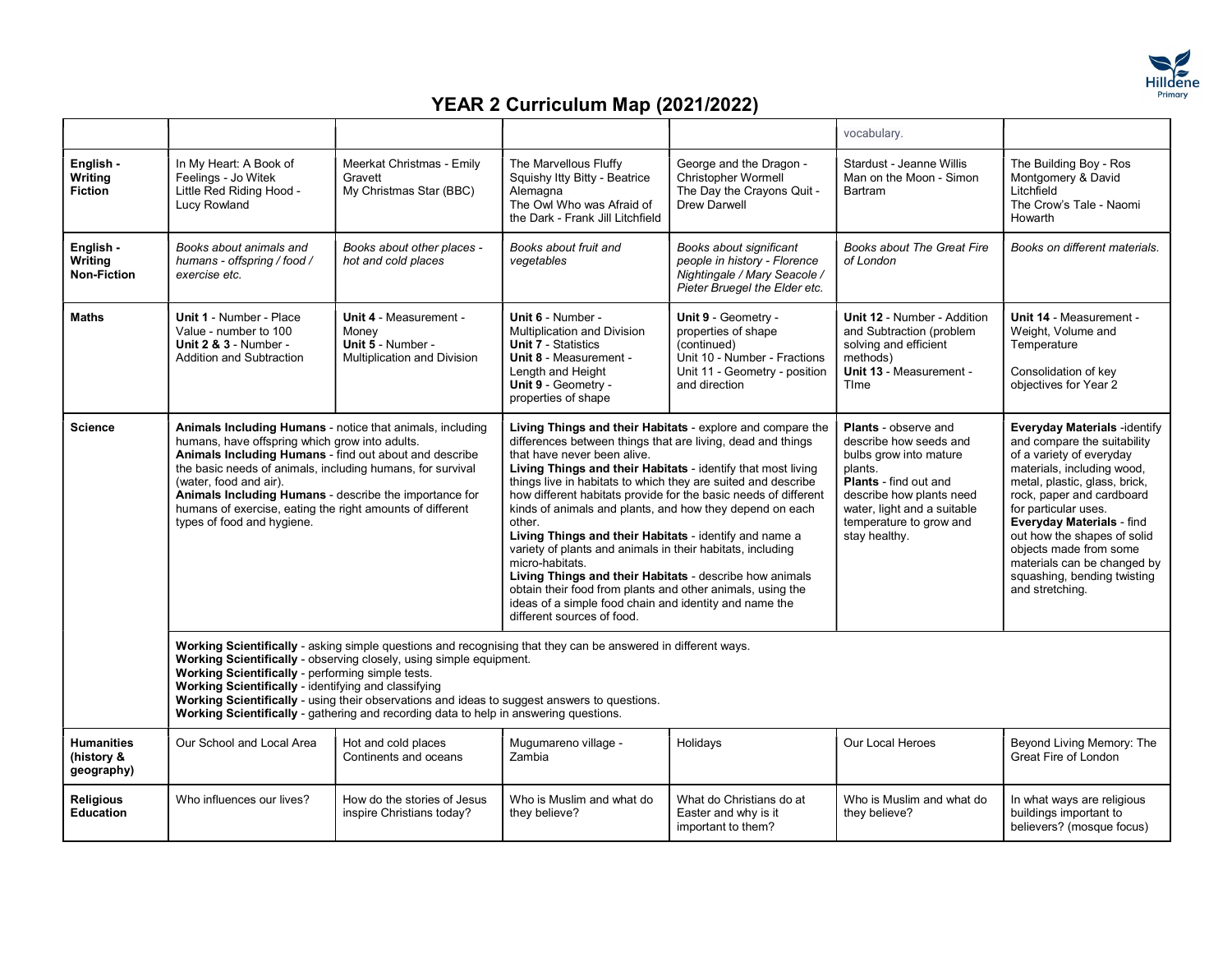

| Computing                | We are Astronauts                                                                                                                                                                                                                                                                                                                                                     | We are Games Testers                                                                                                                                                                                                                                                                                                                                                                                                                                                                                                                                                                                                                                                                  | We are Photographers                                                                                                                                                                                                                                                                                                                                                                                                                                                                                                                                                                                                                                                                                                        | We are Safe Researchers                                                                                                                                                                                                                                                                                                                                                                                                                                                                                                                                                                                                                                                                                                                                                        | We are Animators      | We are Zoologists                                                                                                                                                                                                                                                                                                                                                                                                                                                                                                                                                                                                                                                                                                                                            |
|--------------------------|-----------------------------------------------------------------------------------------------------------------------------------------------------------------------------------------------------------------------------------------------------------------------------------------------------------------------------------------------------------------------|---------------------------------------------------------------------------------------------------------------------------------------------------------------------------------------------------------------------------------------------------------------------------------------------------------------------------------------------------------------------------------------------------------------------------------------------------------------------------------------------------------------------------------------------------------------------------------------------------------------------------------------------------------------------------------------|-----------------------------------------------------------------------------------------------------------------------------------------------------------------------------------------------------------------------------------------------------------------------------------------------------------------------------------------------------------------------------------------------------------------------------------------------------------------------------------------------------------------------------------------------------------------------------------------------------------------------------------------------------------------------------------------------------------------------------|--------------------------------------------------------------------------------------------------------------------------------------------------------------------------------------------------------------------------------------------------------------------------------------------------------------------------------------------------------------------------------------------------------------------------------------------------------------------------------------------------------------------------------------------------------------------------------------------------------------------------------------------------------------------------------------------------------------------------------------------------------------------------------|-----------------------|--------------------------------------------------------------------------------------------------------------------------------------------------------------------------------------------------------------------------------------------------------------------------------------------------------------------------------------------------------------------------------------------------------------------------------------------------------------------------------------------------------------------------------------------------------------------------------------------------------------------------------------------------------------------------------------------------------------------------------------------------------------|
| Art                      | African Art - use a range of<br>materials creatively to design<br>and make products.<br>African Art - to use drawing<br>and painting to develop and<br>share their ideas,<br>experiences and<br>imagination.<br><b>African Art</b> - to develop a<br>wide range of art and design<br>techniques in using colour,<br>pattern, texture, line, shape,<br>form and space. | <b>Australian Aboriginal Art -</b><br>use a range of materials<br>creatively to design and<br>make products.<br><b>Australian Aboriginal Art -</b><br>to use drawing and painting<br>to develop and share their<br>ideas, experiences and<br>imagination.<br>Australian Aboriginal Art -<br>to develop a wide range of<br>art and design techniques in<br>using colour, pattern, texture,<br>line, shape, form and space.<br>Australian Aboriginal Art -<br>learn about the work of a<br>range of artists, craft makers<br>and designers, describing<br>the differences and<br>similarities between different<br>practices and disciplines,<br>and making links to their own<br>work. |                                                                                                                                                                                                                                                                                                                                                                                                                                                                                                                                                                                                                                                                                                                             |                                                                                                                                                                                                                                                                                                                                                                                                                                                                                                                                                                                                                                                                                                                                                                                | Giuseppe Arcimboldo - |                                                                                                                                                                                                                                                                                                                                                                                                                                                                                                                                                                                                                                                                                                                                                              |
| Design and<br>Technology |                                                                                                                                                                                                                                                                                                                                                                       |                                                                                                                                                                                                                                                                                                                                                                                                                                                                                                                                                                                                                                                                                       | <b>Eat More Fruit and</b><br>Vegetables - design<br>purposeful, functional,<br>appealing products for<br>themselves and other users<br>based on design criteria.<br><b>Eat More Fruit and</b><br>Vegetables - generate,<br>develop, model and<br>communication their ideas<br>through talking, drawing,<br>templates, mock-ups and,<br>where appropriate,<br>information and<br>communication technology.<br><b>Eat More Fruit and</b><br><b>Vegetables</b> - select from<br>and use a range of tools and<br>equipment to perform<br>practical tasks.<br><b>Eat More Fruit and</b><br>Vegetables - select form<br>and use a wide range of<br>materials and components,<br>including construction<br>materials, textiles and | <b>Moving Minibeasts - design</b><br>purposeful, functional,<br>appealing products for<br>themselves and other users<br>based on design criteria.<br><b>Moving Minibeasts -</b><br>generate, develop, model<br>and communication their<br>ideas through talking,<br>drawing, templates, mock-<br>ups and, where appropriate,<br>information and<br>communication technology.<br><b>Moving Minibeasts</b> - select<br>from and use a range of<br>tools and equipment to<br>perform practical tasks.<br><b>Moving Minibeasts</b> - select<br>form and use a wide range of<br>materials and components,<br>including construction<br>materials, textiles and<br>ingredients, according to<br>their characteristics.<br><b>Moving Minibeasts -</b><br>explore and evaluate a range |                       | Stable Structures - design<br>purposeful, functional,<br>appealing products for<br>themselves and other users<br>based on design criteria.<br><b>Stable Structures -</b><br>generate, develop, model<br>and communication their<br>ideas through talking,<br>drawing, templates, mock-<br>ups and, where appropriate,<br>information and<br>communication technology.<br>Stable Structures - select<br>from and use a range of<br>tools and equipment to<br>perform practical tasks.<br><b>Stable Structures - select</b><br>form and use a wide range of<br>materials and components,<br>including construction<br>materials, textiles and<br>ingredients, according to<br>their characteristics.<br>Stable Structures - explore<br>and evaluate a range of |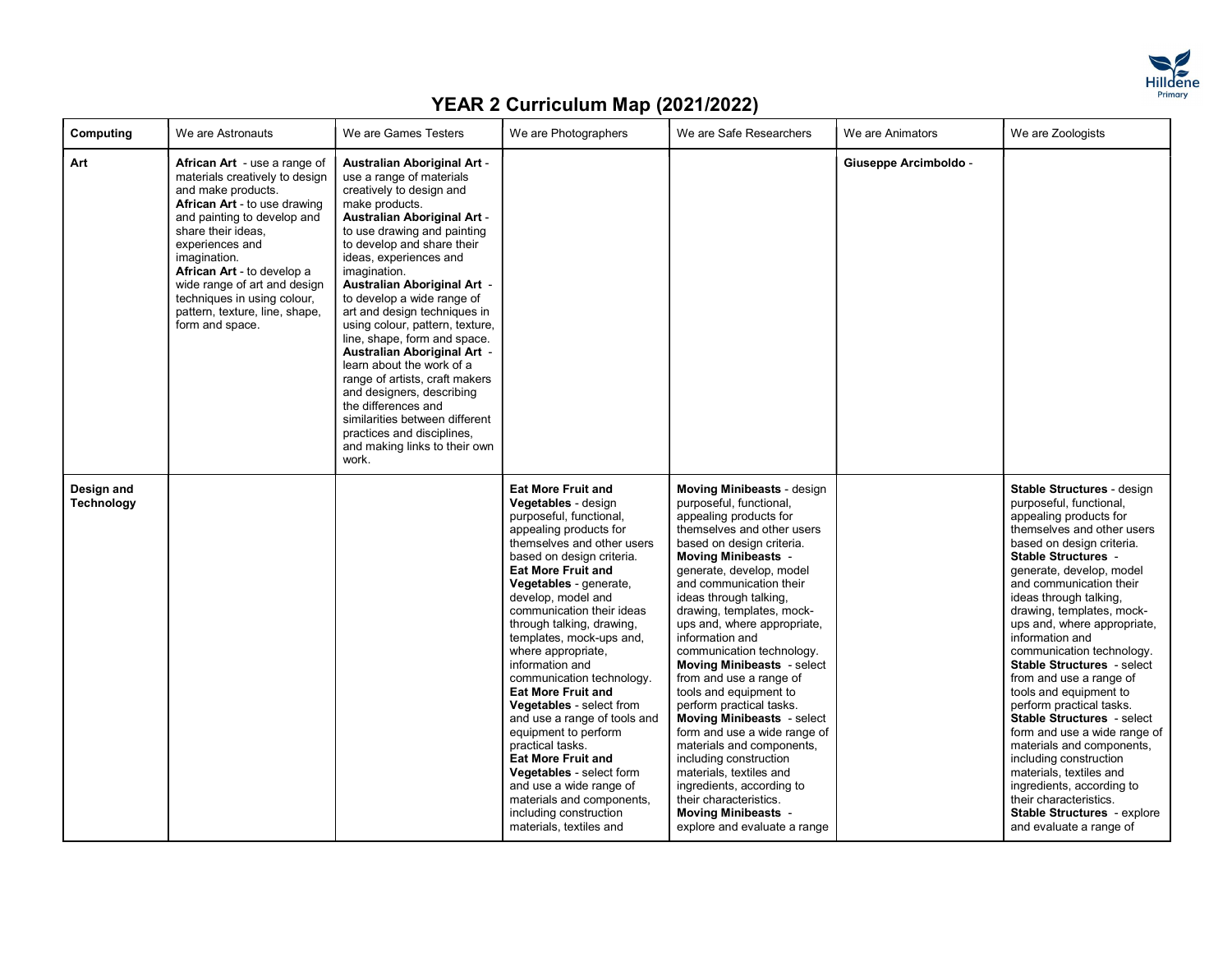

|                              |                                                                                                                                                                                                                                                                                                                               |                                                                                    | ingredients, according to<br>their characteristics.<br><b>Eat More Fruit and</b><br>Vegetables - explore and<br>evaluate a range of existing<br>products.<br><b>Eat More Fruit and</b><br>Vegetables - evaluate their<br>ideas and products against a<br>range of existing products.<br>Eat More Fruit and<br>Vegetables - use basic<br>principles of a healthy and<br>varied diet to prepare dishes.<br><b>Eat More Fruit and</b><br>Vegetables - understand<br>where food comes from.                                                                       | of existing products.<br>Puppets - evaluate their<br>ideas and products against a<br>range of existing products.<br><b>Moving Minibeasts -</b><br>evaluate their ideas and<br>products against design<br>criteria.<br><b>Moving Minibeasts -</b><br>explore and use<br>mechanisms (levers, sliders,<br>wheels, axels) in their<br>products. |                                                                                                                                                                                                                                                                                                                                                                                                                                                                                                                                                                                                                                                | existing products.<br>Puppets - evaluate their<br>ideas and products against a<br>range of existing products.<br>Stable Structures - build<br>structures, exploring how<br>they can be made stronger,<br>stiffer and more stable. |
|------------------------------|-------------------------------------------------------------------------------------------------------------------------------------------------------------------------------------------------------------------------------------------------------------------------------------------------------------------------------|------------------------------------------------------------------------------------|---------------------------------------------------------------------------------------------------------------------------------------------------------------------------------------------------------------------------------------------------------------------------------------------------------------------------------------------------------------------------------------------------------------------------------------------------------------------------------------------------------------------------------------------------------------|---------------------------------------------------------------------------------------------------------------------------------------------------------------------------------------------------------------------------------------------------------------------------------------------------------------------------------------------|------------------------------------------------------------------------------------------------------------------------------------------------------------------------------------------------------------------------------------------------------------------------------------------------------------------------------------------------------------------------------------------------------------------------------------------------------------------------------------------------------------------------------------------------------------------------------------------------------------------------------------------------|-----------------------------------------------------------------------------------------------------------------------------------------------------------------------------------------------------------------------------------|
| Languages                    | Pupils start with the phonics, learning the vowels first.<br>Pupils practise these using a variety of activities.<br>Pupils learn basic greetings and how to ask and give their<br>age.<br>Pupils then learn the other key phonic sounds.<br>Pupils read a story about All Saints day in Mexico and sing a<br>Christmas song. |                                                                                    | Pupils focus on memory and performance.<br>Pupils to retell a familiar story - The Very Hungry Caterpillar<br>- in Spanish.<br>Pupils are first introduced to useful vocabulary from the story<br>- numbers 1-10, days of the week and fruits, - and then<br>introduced to the story in video and audio format.<br>Pupils complete activities developing memory and practising<br>pronunciation.<br>and subtitles (for those who need written support).<br>Pupils have a go and feel successful.<br>Pupils take voice recordings of performances to evaluate. | Pupils will feel confident to retell part of the story with pictures                                                                                                                                                                                                                                                                        | Pupils learn some nouns (body parts).<br>Pupils are taught about gender through colour coding<br>(blue=masculine, red=feminine).<br>body song.<br>Pupils learn Spanish playground games and recap what they<br>have learnt as well as asking and answering what's their<br>name in conversations.<br>Pupils are encouraged at all times to strive to become<br>independent,, work in pairs and small groups sharing<br>knowledge, and to speak aloud when possible - thereby<br>building confidence.<br>Pupils broaden their vocabulary.<br>Pupils learn what flamenco is and practice dancing using the<br>body parts they learnt previously. | Pupils use the verb forms 'tengo - I have' practising singing a                                                                                                                                                                   |
| <b>Music</b>                 | I Wanna Play (rock music)<br>listening, appraising,<br>composing, improving and<br>performing                                                                                                                                                                                                                                 | Songs (Christmas)<br>Songs and activities that can<br>be used for daily activities | Zootime (Reggae)<br>listening, appraising,<br>composing, improving and<br>performing                                                                                                                                                                                                                                                                                                                                                                                                                                                                          | Songs (different places)<br>Collection of songs and<br>activities to use as a stimulus<br>for exploring the world                                                                                                                                                                                                                           | In the Groove (Various<br>Styles)<br>A range of styles and genres<br>to develop listening,<br>appraising, composing,<br>improving and performing                                                                                                                                                                                                                                                                                                                                                                                                                                                                                               | Songs (Changes)<br>Celebrate the end of the KS1<br>hase through songs and<br>activities                                                                                                                                           |
| <b>Physical</b><br>Education | Dodging (Locomotion)<br><b>Gymnastics: Linking</b>                                                                                                                                                                                                                                                                            | Hands 1 (Ball Skills)<br><b>Gymnastics: Pathways</b>                               | Feet 1 (Ball Skills)<br>Dance: Water                                                                                                                                                                                                                                                                                                                                                                                                                                                                                                                          | Hands 2 (Ball Skills)<br>Dance: Explorers                                                                                                                                                                                                                                                                                                   | Jumping (Locomotion)<br><b>Games for Understanding</b>                                                                                                                                                                                                                                                                                                                                                                                                                                                                                                                                                                                         | <b>Team Building</b><br>Health and Wellbeing                                                                                                                                                                                      |

Life Skills

| Visit a mosque |
|----------------|
|----------------|